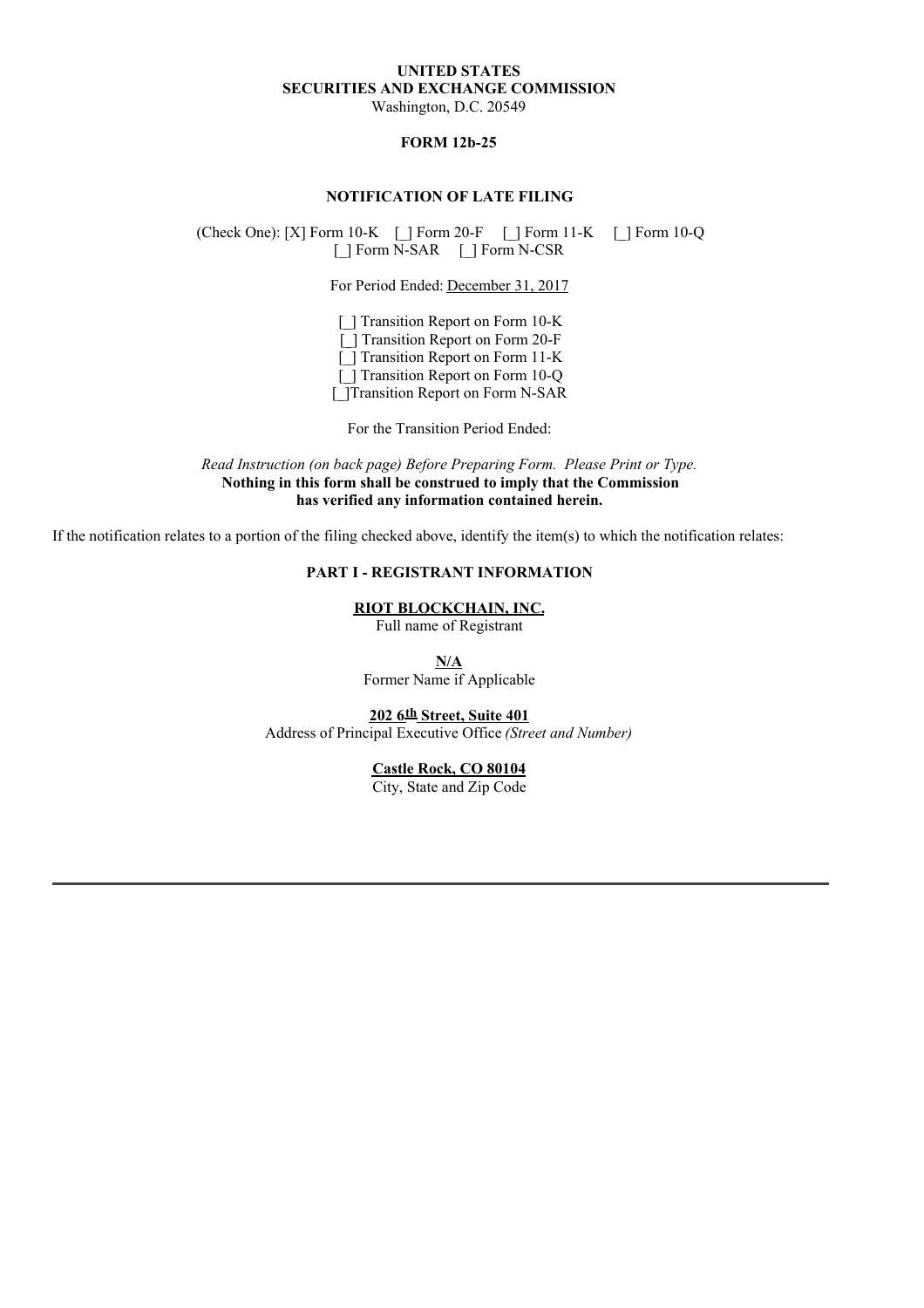#### **PART II - RULE 12b-25(b) AND (c)**

If the subject report could not be filed without unreasonable effort or expense and the registrant seeks relief pursuant to Rule 12b-25(b), the following should be completed. (Check box if appropriate.)

(a) The reasons described in reasonable detail in Part III of this form could not be eliminated without unreasonable effort or expense;

The subject annual report, semi-annual report, transition report on Form 10-K, Form 20-F, Form 11-K, Form N-

- $[X]$  (b) SAR, or Form N-CSR, or portion thereof, will be filed on or before the fifteenth calendar day following the prescribed due date; or the subject quarterly report or transition report on Form 10-Q, or portion thereof will be filed on or before the fifth calendar day following the prescribed due date; and
	- (c) The accountant's statement or other exhibit required by Rule 12b-25(c) has been attached if applicable.

### **PART III - NARRATIVE**

State below in reasonable detail the reasons why Forms 10-K, 20-F, 11-K, 10-Q, N-SAR, N-CSR, or the transition report portion thereof could not be filed within the prescribed time period. (Attach extra sheets if needed.)

The compilation, dissemination and review of the information required to be presented in the Form 10-K for the relevant period has imposed time constraints that have rendered timely filing of the Form 10-K impracticable without undue hardship and expense to the registrant. The registrant undertakes the responsibility to file such report no later than fifteen days after its original prescribed due date.

### **PART IV - OTHER INFORMATION**

(1) Name and telephone number of person to contact in regard to this notification

| John O'Rourke | (303)       | 794-2000           |
|---------------|-------------|--------------------|
| (Name)        | (Area Code) | (Telephone Number) |

- (2) Have all other periodic reports required under Section 13 or 15(d) of the Securities Exchange Act of 1934 or Section 30 of the Investment Company Act of 1940 during the preceding 12 months or for such shorter period that the registrant was required to file such report(s) been filed? If the answer is no, identify report(s). Yes  $[X]$  No []
- (3) Is it anticipated that any significant change in results of operations from the corresponding period for the last fiscal year will be reflected by the earnings statements to be included in the subject report or portion thereof? Yes [] No [X]

If so: attach an explanation of the anticipated change, both narratively and quantitatively, and, if appropriate, state the reasons why a reasonable estimate of the results cannot be made.